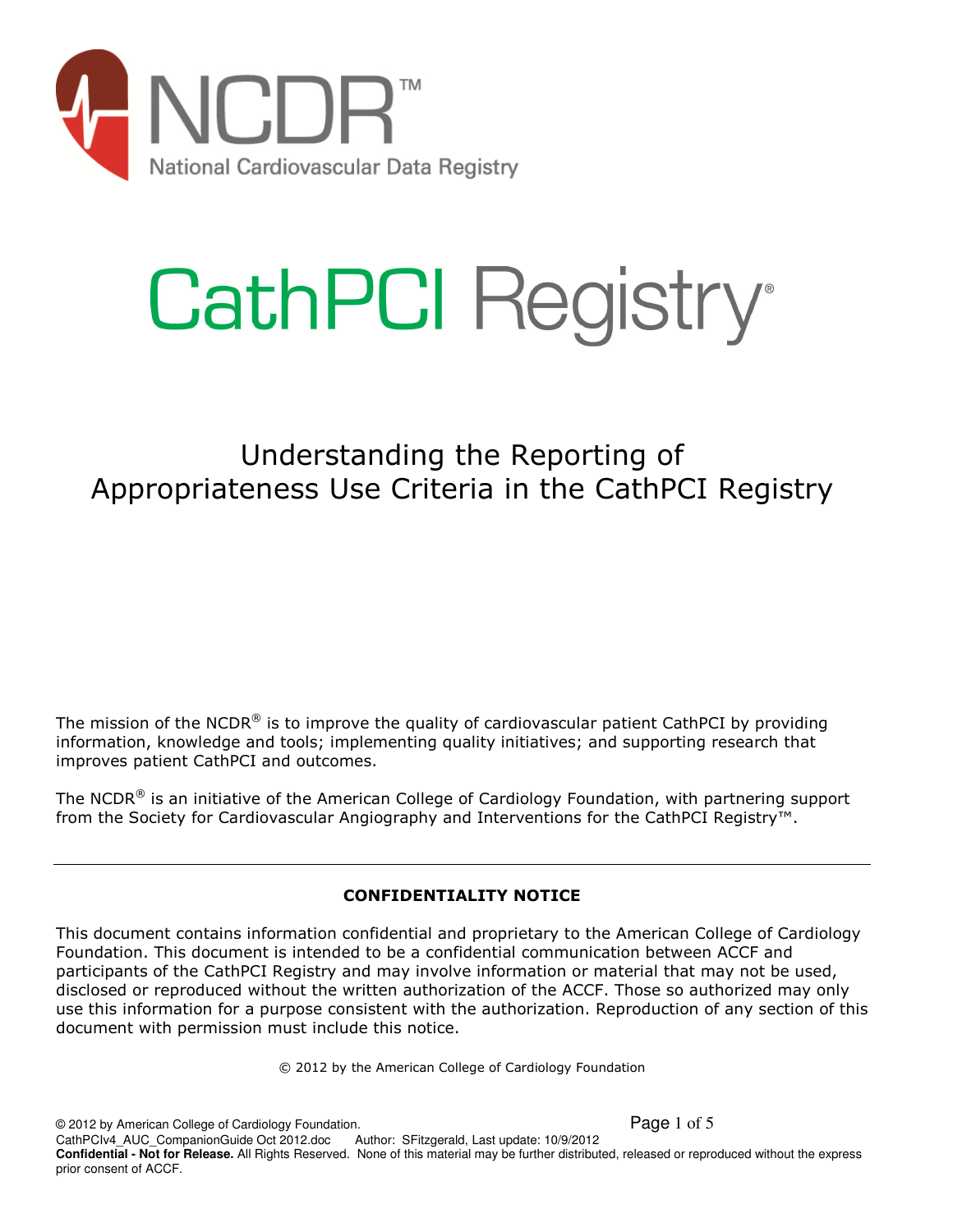Percutaneous coronary intervention (PCI) Appropriate Use Criteria (AUC) metrics give sites feedback on self-assessment of the appropriateness of PCI procedures at the hospital level. They are located in two sections of the NCDR® CathPCI Registry® Outcomes report:

- 1. Executive summary, section III
- 2. Detail section, lines 1570 1590

These assessments are based on the Appropriate Use Criteria for Coronary Revascularization Focused Update developed by the ACC, Society for Cardiovascular Angiography and Interventions, Society of Thoracic Surgeons, American Heart Association, and other national societies and published in the Journal of the American College of Cardiology (J Am Coll Cardiol 2012;59: 857-81). This was an unprecedented effort of professional societies to help guide clinical decision making, to help ensure high quality care and to critically evaluate the use of a major treatment in routine clinical practice. In your report you will find your institution's rate of appropriate, uncertain, and inappropriate procedures separately for PCIs in patients with acute coronary syndromes and non-acute presentations of coronary artery disease.

The ACC is dedicated to high-quality cardiovascular care and believes that implementation of the Appropriate Use Criteria can improve the efficient use of PCI in the U.S. In reporting institutional rates of procedural appropriateness, the ACC allows participating NCDR hospitals to become more informed about their use of PCI and determine whether there are opportunities to improve the patients selected for coronary revascularization.

# **Frequently asked questions on how to interpret your report:**

# What is an Appropriate Use Rating?

Appropriate Use Criteria categorize procedures as appropriate, uncertain, or inappropriate:

- Appropriate PCI procedures represent situations in which the procedure is acceptable and a **reasonable** approach for the indication and is likely to improve the patient's health outcomes or survival.
- Uncertain PCI procedures are cases where coronary revascularization may be acceptable and may be reasonable for the indication. There is **currently insufficient evidence** to conclude that the benefits of PCI outweigh the risks
- Inappropriate PCI procedures are those in which the risks of PCI are as great or greater than the benefits of PCI and also are cases in which coronary revascularization **is not generally a reasonable** approach for the indication and is unlikely to improve the patients' health outcomes or survival. While the term inappropriate is used, it is not a value judgment of the individual or institution that performed the procedure. Rather, it is a comparison to a population based standard and should be interpreted as measure of how well patients matched generally accepted criteria for the procedure (see appendix I).
- Additionally, some cases may be **unclassifiable** since we do not have enough data on those patients. We will be reporting back to the hospital the rate of those patients that we could not classify in the categories noted above.

# How were the Appropriate Use Criteria Developed?

Ratings of appropriateness were based upon trial evidence, clinical guidelines, expert opinion, and a consensus building process. Specifically, a Technical Panel considered six domains in assessing the appropriateness of revascularization:

• Clinical indication of Acute Coronary Symdrome (ACS) vs. Non-ACS (with or without prior CABG);

© 2012 by American College of Cardiology Foundation. Page 2 of 5 CathPCIv4\_AUC\_CompanionGuide Oct 2012.doc **Confidential - Not for Release.** All Rights Reserved. None of this material may be further distributed, released or reproduced without the express prior consent of ACCF.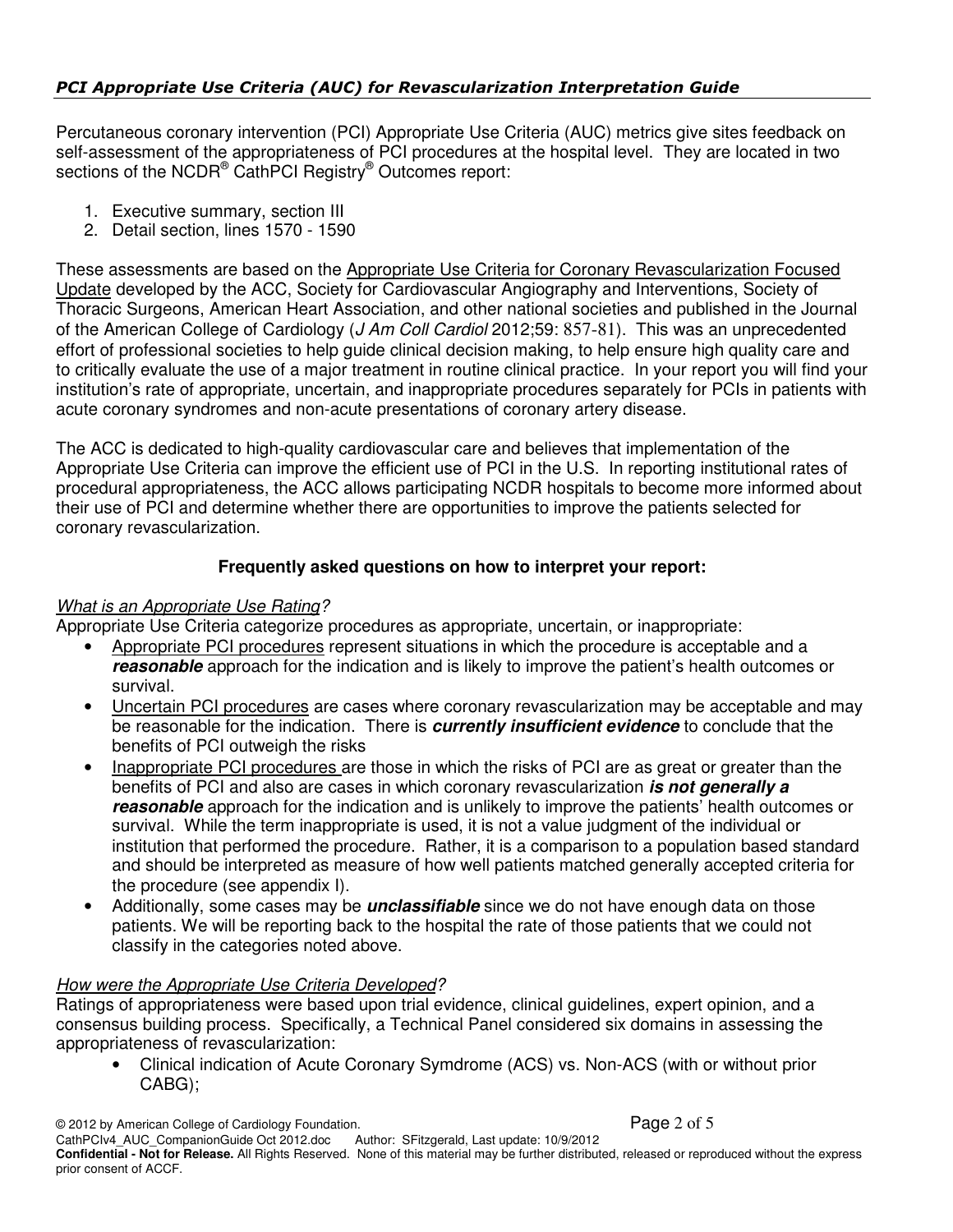- Severity of symptoms (CCS angina class);
- Extent of ischemia on noninvasive testing (for non-acute presentations) which is associated with cardiac mortality;
- Presence of high-risk clinical factors (e.g., depressed LVEF) which is associated with cardiac mortality or non-fatal MI;
- Use of anti-ischemic therapy pre-procedure (maximal anti-anginal medical therapy is defined as the use of at least 2 anti-anginal agents used within the past two weeks)
- Coronary anatomy (1, 2, or 3-vessel CAD with or without involvement of the proximal LAD, left main, and/or bypass grafts)

By combining these elements, a number of prototypical patient scenarios were created and rated by a Technical Panel as to their appropriateness for coronary revascularization. Through this process, algorithms were developed, implemented, and applied to the CathPCI Registry data.

# Why was the revascularization AUC updated in 2012 and what was changed?

The document, first published in 2009, was updated to better address two areas:

- 1. Indications needed to be re-evaluated for the treatment of multi-vessel coronary artery disease with symptoms by PCI and CABG as a result of data from the SYNTAX trial, which came out after the original AUC were published, and,
- 2. Indications that represent gaps in rating patients with unstable angina (UA)/NSTEMI. The update created scenarios for patients with UA/NSTEMI and low- or intermediate-risk features as determined by the TIMI risk score.

With this update, all patients with UA/NSTEMI are reported in the metrics for patients with ACS.

# What assumptions were made to match PCI procedures to the Appropriateness Ratings?

We made several assumptions in matching PCI procedures to the Appropriateness Ratings. These included:

- For PCI procedures that could match to more than one Appropriate Use Rating category, we classified that procedure's appropriateness based upon the highest rating to which it could be matched.
- For procedures with missing stenosis information on a given coronary artery, we assumed no significant stenosis (<70% for an epicardial artery and <50% for the left main artery) at that coronary artery if PCI was not performed on that artery.
- When immediate PCI was performed, we assumed it was for the culprit lesion and we treated all acute STEMI procedures as AUC scenario #1: (STEMI, < 12 hours from onset of symptoms, with revascularization of the culprit artery)
- For staged PCIs during a non-index hospitalization, we treated these procedures as non-acute procedures.
- If a stress or imaging test was performed and the result was negative or indeterminant, we classified it as "low risk findings" on non-invasive testing.
- If PCI was performed on a lesion of 50-60% stenosis and IVUS was used, we assumed that the IVUS result demonstrated obstructive CAD.
- All patients that are classified in indication #21 are rated as "inappropriate" regardless of the CCS classification (the guideline does not rate patients who are asymptomatic, but rates patients with CCS I-IV as inappropriate).
- Patients who did not have a stress test, but had an FFR or IVUS were classified in indication #22 and 23. This assumption was made to reduce the rate of unclassifiable patients.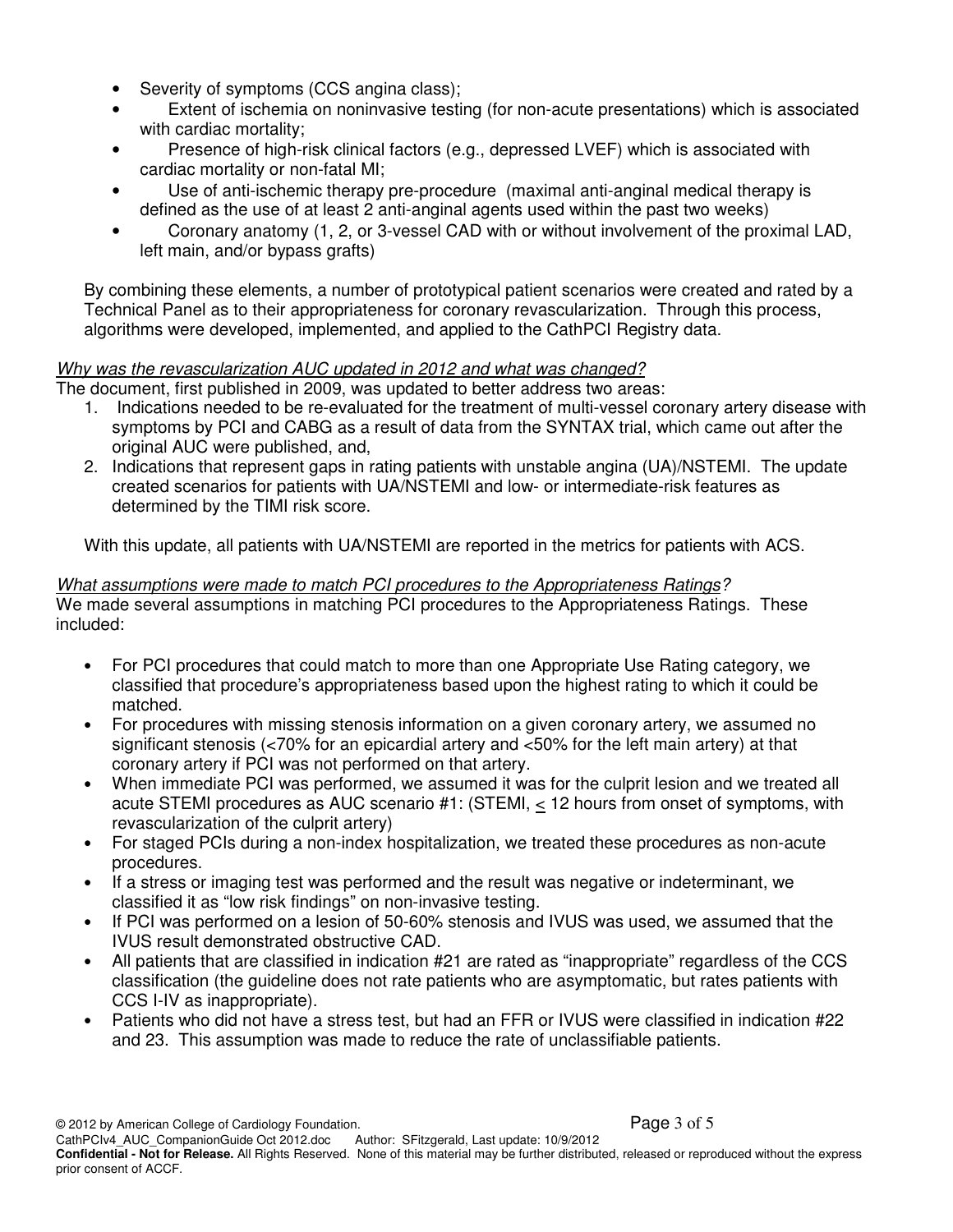# How do I interpret the Appropriate Use Ratings for my hospital?

It is important to keep in mind that, unlike performance measures where the goal is to comply 100% of the time, **it is not expected that an institution would have 100% of their cases graded as appropriate or 0% of cases as inappropriate**. The Writing Committee developed the Appropriate Use Criteria based upon the six domains described above, but did not (and could not possibly) take into account the myriad of patient characteristics (e.g., age, comorbidities, etc . . . ), patient preferences, or the presence of unique angiographic findings that might warrant PCI. Therefore, the AUC should be considered a framework for assessing appropriateness of the revascularization procedure realizing that some inappropriate procedures may be considered uncertain or appropriate in the context of an individual patient with extenuating factors. Likewise, cases classified as appropriate do not indicate the procedure **should** always be undertaken in similar patients. An appropriate rating merely means that the patient is a **reasonable** candidate for the procedure, but patient preferences and a discussion of the alternatives should be undertaken with nonacute candidates for PCI. Finally, an uncertain rating does not imply that the procedure should be avoided, but rather the available evidence and patient characteristics require an approach that relies on evaluation of individual cases determine how reasonable an individual patient may be for the procedure.

While it may be difficult to interpret your Appropriate Use ratings in isolation, comparing your rates with other NCDR centers can be very informative. If you are doing far more cases rated as inappropriate compared to other centers, then an evaluation of the selection of patients for PCI at your institution is warranted. Although there may be unique patient characteristics that justify PCI in some cases, it would be unusual for a center to have such a unique population of patients that, on average, their rates would differ markedly from their peers.

# Can an EF be used to as a stress test equivalent?

An ejection fraction cannot be used as an equivalent to define non-invasive stress/imaging results of high, medium or low risk/extent of ischemia.

If a patient had a stress test and it was negative or indeterminant, how is that classified? Negative or indeterminant stress or imaging studies are classified as low risk for ischemia.

# Why are patients unclassifiable?

A proportion of PCI procedures at your institution may not be matched to an Appropriate Use Criteria indication. The two most common reasons for this are that the patient did not undergo a stress test prior to PCI or a stress test was performed but the amount of ischemia was not documented or submitted to the Cath/PCI Registry. Since the extent of functional ischemia is integral in the adjudication of appropriateness, these procedures could not be mapped.

While clinical decisions to take a patient directly to cardiac catheterization may be scientifically sound (although, again, you may want to compare your rates with those of other institutions), high rates of missing information on stress testing may compromise the quality of data on appropriateness for your hospital. Making stress test results available is a process improvement that can contribute to the accuracy of your hospital's appropriateness ratings.

**Important note!** If more than 40% of a facility's PCIs are not able to be classified or calculated using the AUC model (Line 1587 in the detail section), the participant's data is not displayed in the "My Hospital R4Q" column, and is not included in the national benchmark (the "All Hospital Pts R4Q" column) for the detail lines that report AUC (starting on 1570), and is not displayed in the Executive Summary Metrics 31-36.